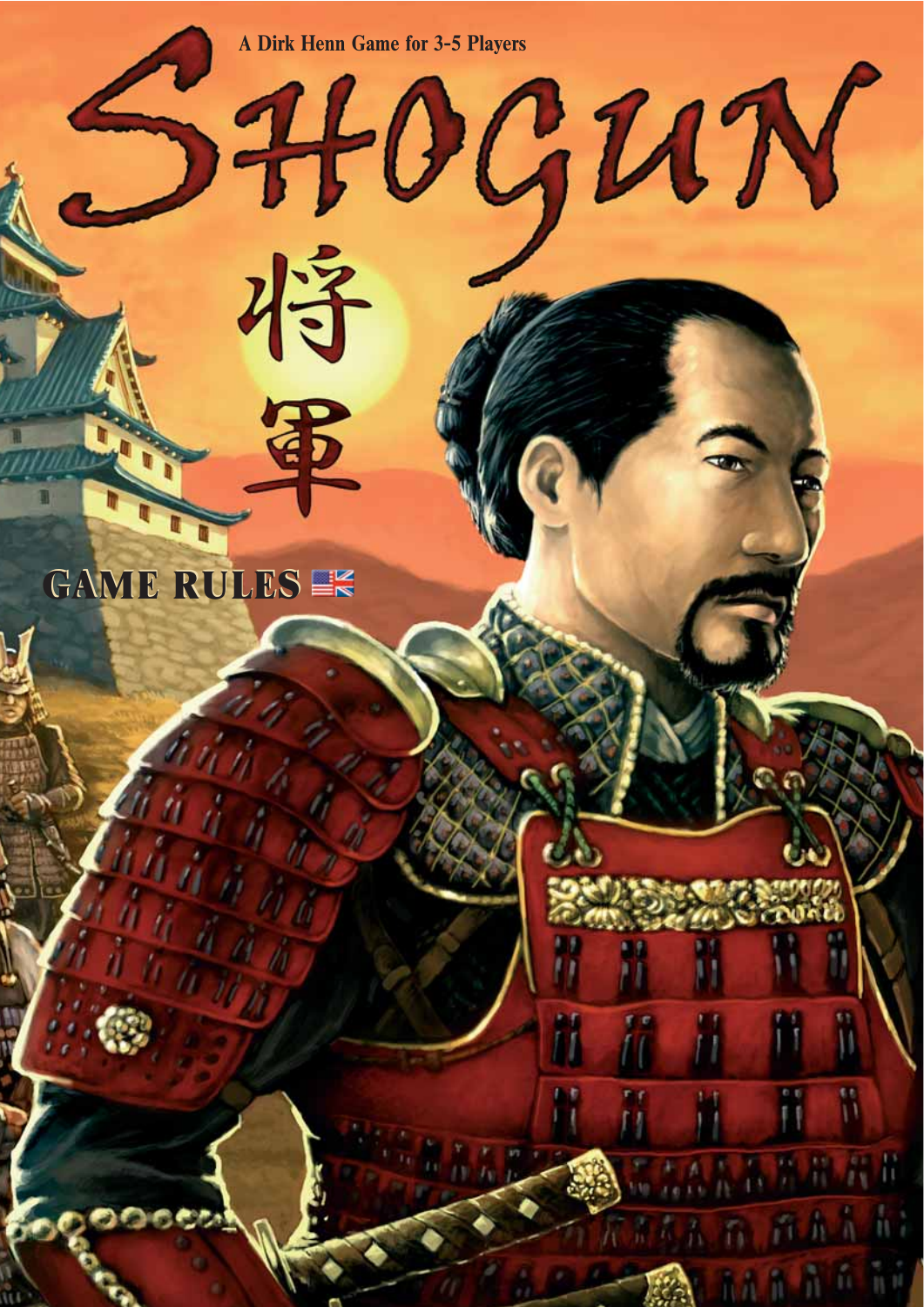# **Contents**

**• The Game Board –** has 2 different sides, 1 with a sun symbol and 1 with a moon. Each side displays 5 regions of central

Japan in differing configurations. On both sides of the board, each region contains 9 provinces.

On each side of the board, 8 provinces are specially marked and surrounded by a light border. These provinces are not used in games with 3 players.

**• 53 Province Cards –** for each province, the game includes 1 or 2 cards, depending on whether the card is used for one or both sides of the game board.

The **sun and moon symbols** indicate the side(s) of the board for which each card is used.

- **25 War Chest Cards –** a set of 5 cards for each player. In each set, **the bottom half of the cards shows 0 to 4 chests**, and **the top half is blank**.
- **5 Special Cards –** each granting its owner a special privilege.
- **10 Action Cards –** used to indicate the order in which actions are carried out.













*Card back*

*Used for sun side of game board*

*Used for moon Used for both side of game*

*sides of game board*





*board*





*Card back Front of war chest cards*







*Card back Front of special cards*





*Card back Front of event cards*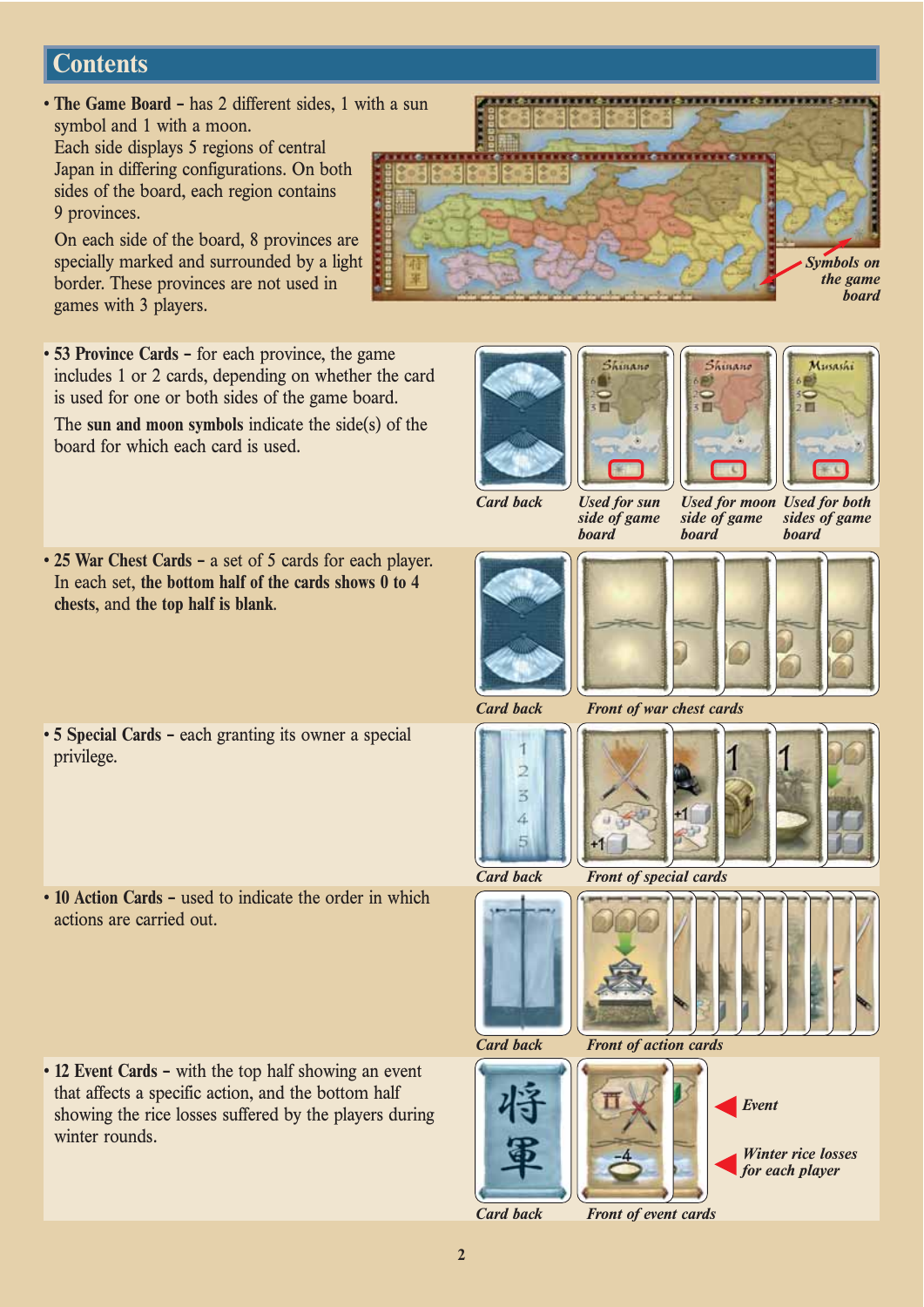**• 5 Daimyo Cards –** used to indicate player turn order.



*Card back Front of Daimyo cards*









*Castle Temple Nô theater Revolt marker*

*The battle tower, which must be constructed before each game, consists of 3 parts: a funnel, a cardboard tower, and a tray.*



**• 5 Individual Boards –** with 2 different sides. The front side, depicting a countryside scene, is used by players in claiming their starting provinces.

Players use the back side during the rest of the game to plan their actions.

- **310 Colored Cubes –** representing player armies, with 62 in each player color.
- **20 Green Cubes –** representing neutral farmer armies.
- **55 War Chests –** representing currency. The 35 wood-colored chests each have a value of 1, and the 20 orange-colored chests each have a value of 5.
- **5 Victory Point Markers –** used to indicate each player's current victory points on the scoring track of the game board.
- **5 Rice Markers –** used to indicate each player's supply of provisions on the provision track of the game board.
- **80 Building Tiles –** 28 castles, 26 temples, and 26 Nô theaters. Players may build these buildings in their provinces to earn victory points.
- **42 Revolt Markers –** used to indicate the level of unrest among the farmers in a province.
- **1 3-Part Battle Tower –** used to conduct battles.
- **1 Storage Tray –** for sorting building tiles, revolt markers, and war chests.
- **1 Supplement** providing a predetermined starting

setup, a round overview, and an explanation of the event cards.

*Contrary to what is pictured here, the tower tray and funnel are made of transparent plastic to provide all players with a better view of battle results. For technical reasons, the plastic components of the battle tower are shown here in black.*

• **1 Set of Game Rules**

# **The Goal**

As warlords in 16th-century Japan, the players attempt to secure a position of dominance for their respective clans. The most successful Daimyo at the end of the game will become SHOGUN.

To succeed, a player will need not only to control as many

provinces as possible, but also to develop his realm by building castles, temples, and theaters.

The player who manages to build the most buildings in each of the 5 regions will be rewarded with valuable bonus points.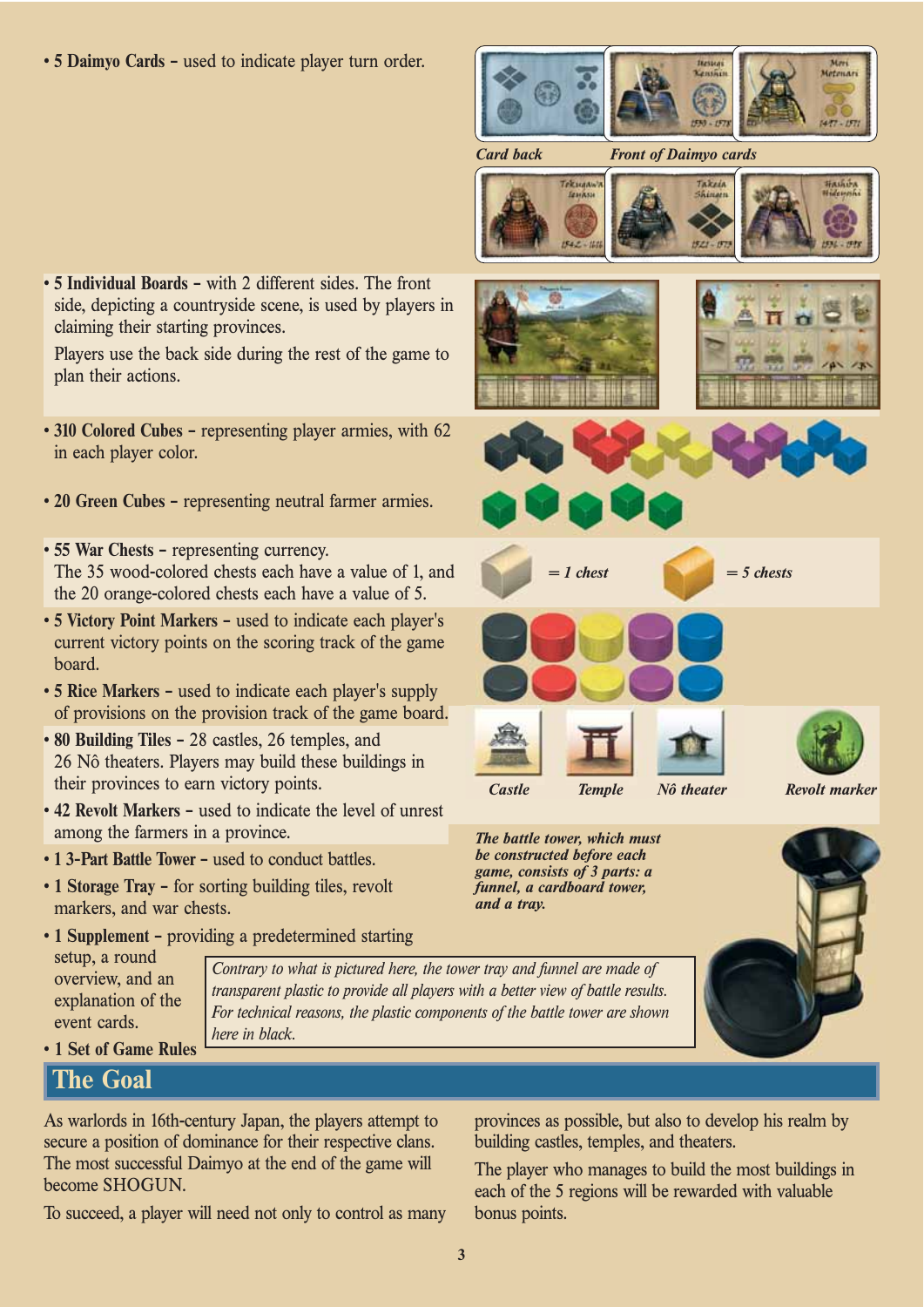# **Preparation**

## **Provinces in the Game**

Players choose whether to play on the **sun or moon side** of the game board and then lay out the board accordingly. Un-needed province cards are set aside (players should keep only those with symbols matching the chosen side of the board).

With only **3 players, 8 province cards will not be needed** and are returned to the box. These 8 provinces are marked on the board with a special symbol and a light border.

During the game, no armies may be moved into these unused provinces.



# **Player Materials**

Each player chooses a color and takes the matching pieces: an **individual board** along with **62 armies** (i.e., 62 cubes in the player's color), a **Daimyo card**, a **set of chest cards** (0 to 4 chests), and starting capital as follows:

Each player's **armies** and **chests** must remain **visible** to the other players during the game. When playing with fewer than 5, all unnecessary components are returned to the box.

# **Claiming Starting Provinces**

The **province cards** are shuffled and placed in a face down stack near the board. Then **the top 2** cards are turned **face up**.

The **front side of the individual boards** shows 9 countryside areas next to the Daimyo, each marked with a number. Each player places the displayed number of armies on each area of his individual board (7 to 9 areas are used, depending on the number of players). The armies in each area form a group.

Players deploy these army groups to their respective starting provinces as follows: beginning with the oldest player and then in turn, each chooses **1 of the 2 face up province cards** or **draws the top card** from the face down draw pile and then transfers an **army group of his choosing** from his individual board to the matching province on the game board.

The player then takes the chosen province card into his hand.







*… used for the sun side of the game board*

*moon side of the game board*

*… used for both sides of the game board*

*In a 3-player game, the following provinces are not used on the sun side and moon side of the game board, respectively:*





*Note: If players are still unsure about which provinces would be good to claim, they can choose to skip the Claiming of Starting Provinces and instead use the Starting Setup shown on the Supplement.*



*This area is only used in a 3-player game. 9 areas for the placement of starting armies*

*This area is only used in a 3- or 4-player game.*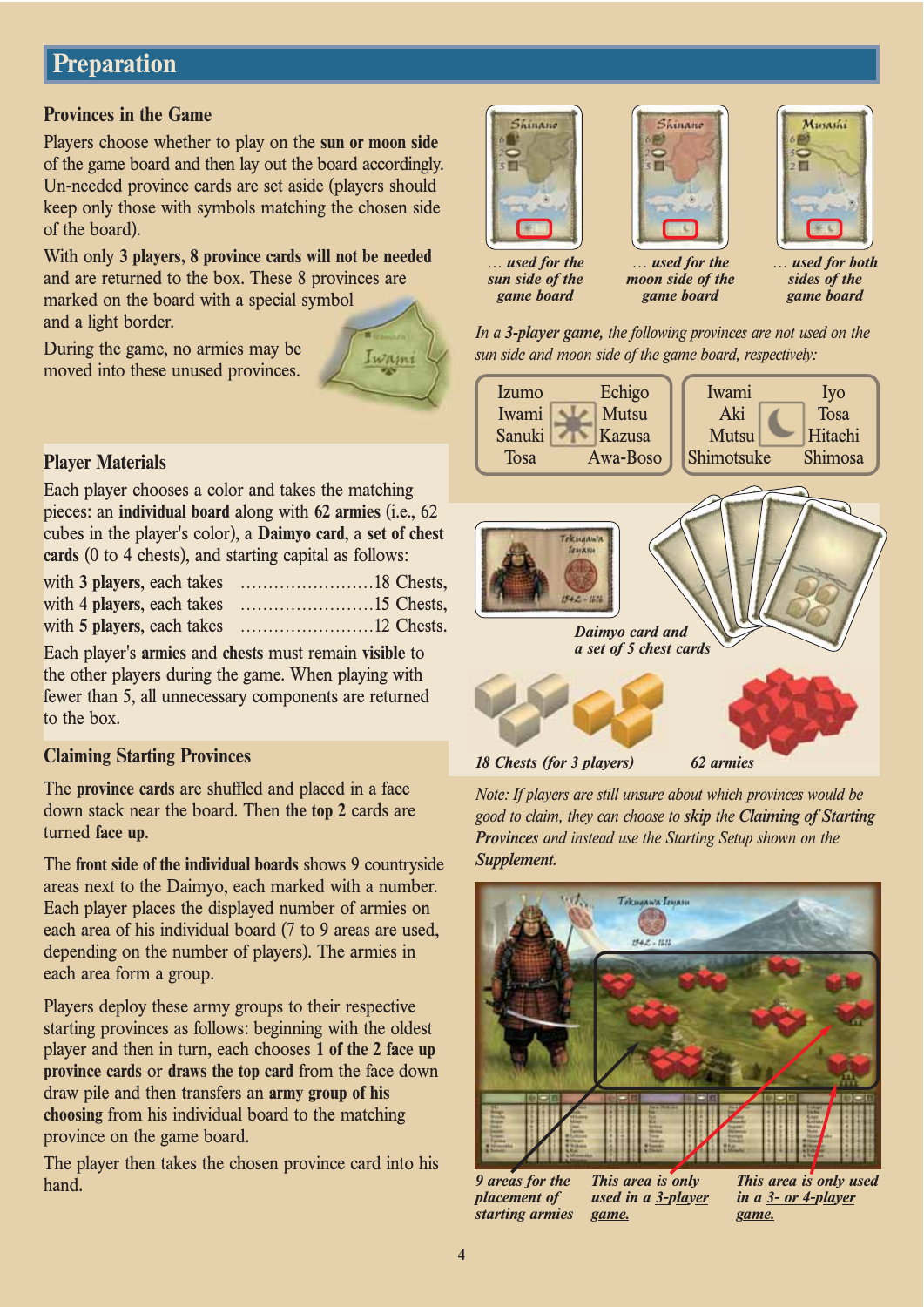If a face up card was taken, it is replaced with another from the draw pile.

This process continues until each player has transferred all of his army groups onto the game board.

The remaining province cards (which do not belong to any player) are placed within reach near the game board. These provinces may be conquered during the game.

**After claiming starting provinces**, each player **turns over** his individual board so that the side showing the action spaces is face up. The player's remaining armies form his individual supply.

# **Victory Point Markers and Rice Markers**

All players set their victory point markers on the "0" space of the scoring track, and their rice markers next to the bottom of the provision track.

*Note: If a player's choice consists of the same 2 face up cards from the previous round, he may return the 2 cards face down to the bottom of the pile and turn up the next 2 instead.*

*The back side of an individual board, showing 10 action spaces, an auction space, a province overview.*





**The Battle Tower**

Now, the tower must be loaded with an initial set of armies.

Seven armies from each player and a total of 10 farmer armies are dropped **together** into the tower.

Armies that fall back out into the tower tray are returned to their respective supplies.

Remaining farmer armies form a general supply.

#### **War Chests**

Chests are used to pay for the various actions. After each player takes his starting chests, the remaining chests form a general supply.

# **Event Cards**

Event cards are shuffled and placed in a **face down draw pile**.

The **top 4 event cards** are then turned face up next to the game board.

During each of the next 3 rounds, 1 of these events takes effect for all players.

In the fourth round (winter), the remaining event card shows how much rice each player loses over the winter.

The **action cards** and **special cards** should be placed within easy reach.





*Example: Four randomly drawn event cards are laid face up.*



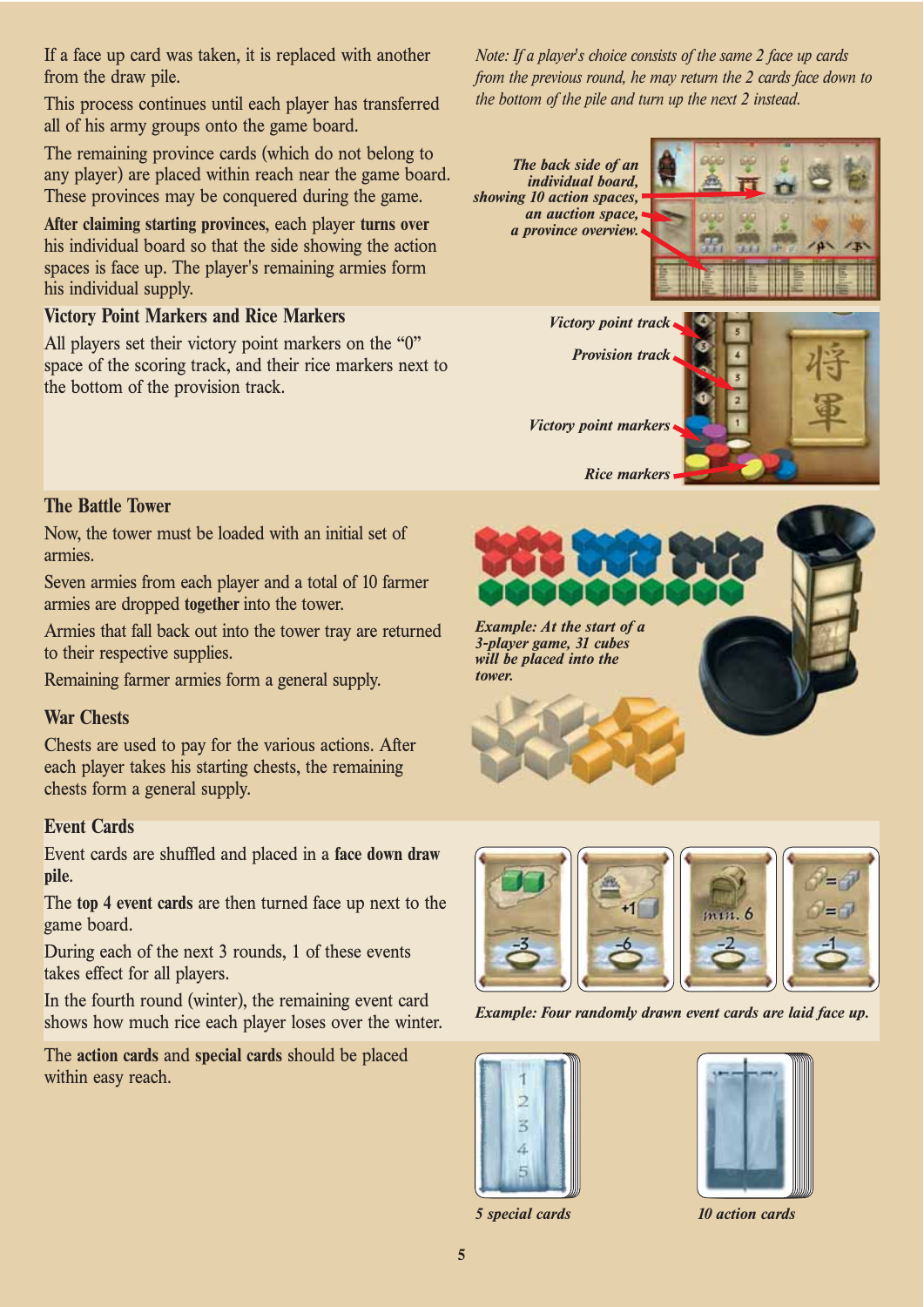# **Playing the Game**

The game transpires over 2 years, which are divided into a total of 8 rounds: after 3 rounds representing spring, summer, and fall, a **fourth scoring round (winter)** takes place. This sequence of 4 rounds is then repeated.

# **Spring, Summer, and Fall**

Each of these 3 rounds occurs in the following steps:

- **Lay Out Action Cards**
- **Lay Out Special Cards**
- **Plan Individual Actions and Bid for Turn Order**
- **Determine Events**
- **Determine Turn Order**
- **Carry Out Actions**

#### **Lay Out Action Cards**

Actions are the core of the game. All **10 actions** are shown on the **individual boards**. Each player may carry out each action in his realm once per round.

The **order** in which these actions are taken is determined **anew each round**. To do so, the 10 action cards are shuffled and placed in face down pile. Then the top 5 are revealed 1 at a time and laid out in order beneath fields 1 through 5 at the bottom of the game board. Next to these, the remaining 5 cards are laid out **face down** beneath fields 6 through 10.

*Note: The display shows the order in which the various actions will take place (first Number 1, then Number 2, etc.). The first 5 actions are visible to all players and can thus be taken into account in deciding which actions to take in which provinces. The 5 face down action cards are revealed progressively.*



*Example of a display of 10 action cards*

# **Lay Out Special Cards**

The special cards are **shuffled** and then placed **face up** in the order in which they are drawn on the 5 spaces marked for them on the game board. Later in the game, these cards will be **auctioned** to the players. Each special card has **2 functions:** first, its **position in the row** on the board determines the turn order of the player who takes the card, and second, the card shows a **privilege** granted to its owner for the **current round**.

#### **+1 War Chest**

When taking the action "Collect Taxes," the player receives 1 extra chest.

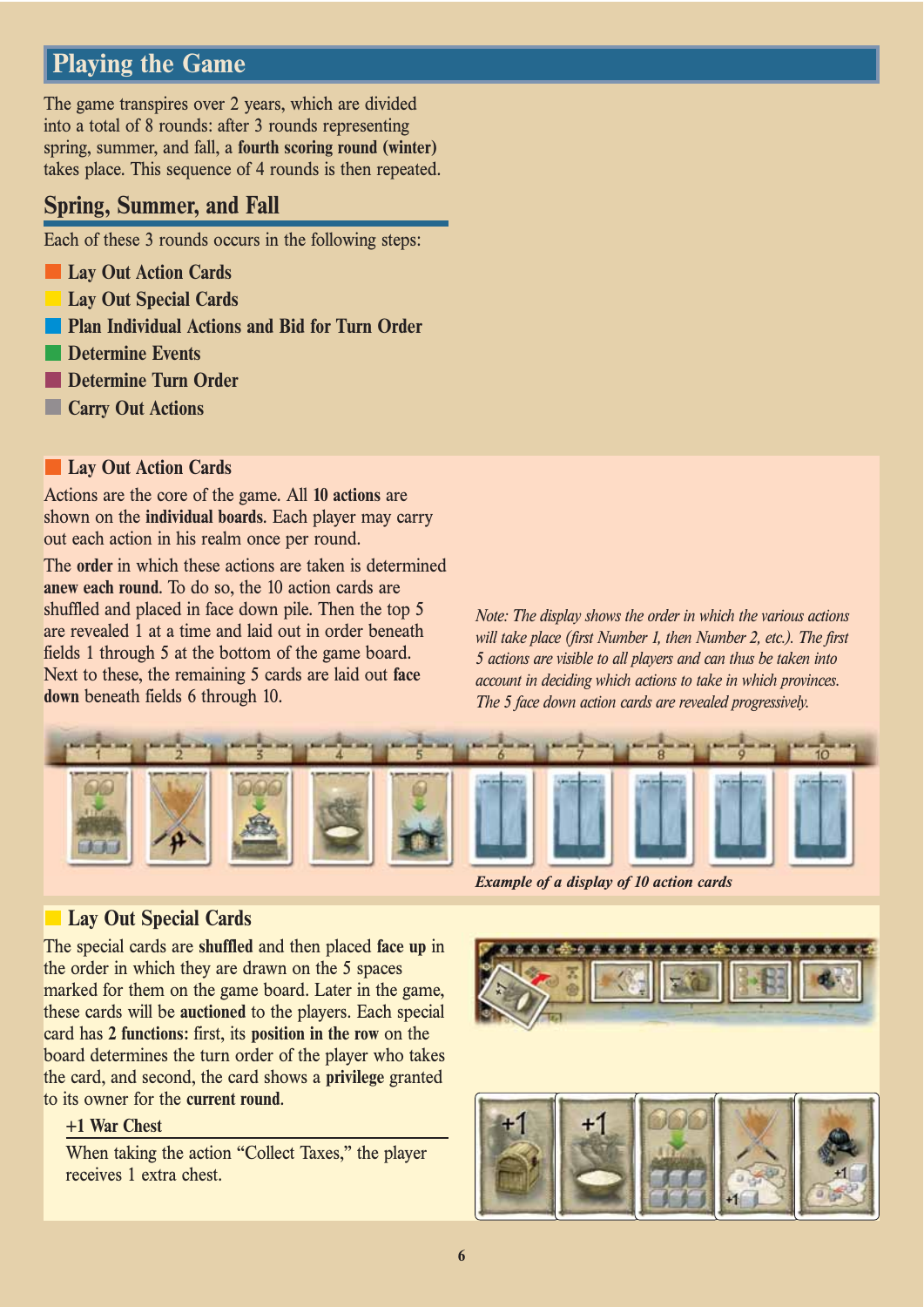## **+1 Rice**

When taking the action "Confiscate Rice," the player receives 1 extra unit of rice.

#### **6 Armies**

When taking the action "Deploy 5 Armies," the player may deploy 6 armies instead.

#### **+1 Army with Attack**

An attacking player who takes the action "Battle / Move A and B" may place 1 extra army in the battle tower.

#### **+1 Army with Defense**

A defending player may place 1 extra army in the battle tower when one of his provinces gets attacked by another player taking the action "Battle / Move A and B".

# **Plan Individual Actions and Bid for Turn Order**

Simultaneously, each player secretly decides how to distribute his 10 actions among his provinces.

Each player selects 1 of his province cards and places it **face down** on the chosen action space on his individual board.

The actions are as follows:

#### **Build a Castle**

The player pays 3 chests to the general supply and places a castle in the chosen province.

#### **Build a Temple**

The player pays 2 chests and places 1 temple.

#### **Build a Nô Theater**

The player pays 1 chest and places 1 Nô theater.

Note that a building–whether a castle, temple, or theater –may only be placed on an **unoccupied building space.** Each province contains from 1 to 3 such building spaces.

No province may contain more than **one** of the same building type.

#### **Confiscate Rice**

A player is credited the number of rice units shown on the chosen province card. To indicate this gain, the player's rice marker is moved up on the provision track accordingly.

#### **Collect Taxes**

The player takes from the general supply the number of war chests shown on the province card.

> When a player collects taxes or rice from a province, it is **possible** that a **revolt** will occur.

*(see rules for "Resolving Battles" on page 11)*

*Note: If an action is affected by both an event and a special card, first the event is applied and then the special card.*

*Example: Arne collects taxes in Settsu. Settsu earns him 7 chests. The current event, however, limits his tax income to a maximum of 5 chests. Because Arne possesses the special card "+1 War Chest" this round, he collects 1 additional chest, for a total of 6 chests.*



*Note: In the rare case in which a player does not have enough cards to play in all 10 of his action spaces, he leaves the remaining spaces empty. These empty action spaces are treated as if chest cards had been played there.*

> *Action: Build temple*



*Build castle*



*ction: Build theater*



*Example: A player builds a temple in Aki. Afterward, there is still room in Aki for 1 more building, which could be either a theater or a castle.*





*Confiscate Rice*

*Each province card shows the tax and rice proceeds of the province.*

*Tax proceeds Shinane* Province Name *Rice proceeds No. of building spaces*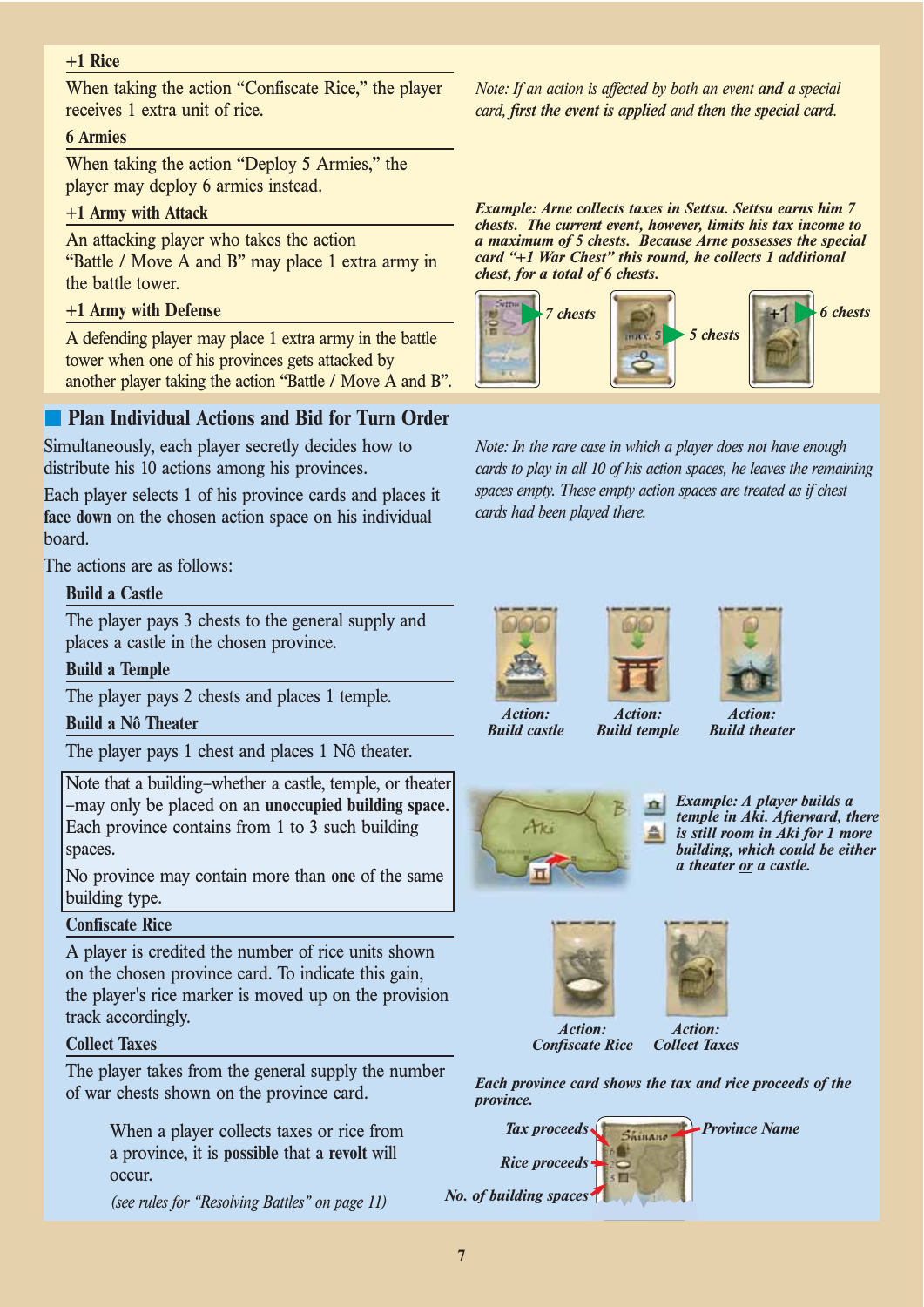If **no revolt occurs**, or if a revolt is successfully **put down**, 1 **revolt marker** is placed in the province.

#### **Deploy 5 Armies**

The player pays **3 chests** and deploys **5 armies** from his individual supply to the chosen province.

## **Deploy 3 Armies**

The player pays **2 chests** and deploys **3 armies** to the chosen province.

## **Deploy / Move 1 Army**

The player pays **1 chest** and deploys **1 army** to the chosen province.

**Additionally**, the player may move armies **from this province** into **1 of his own** adjacent provinces. (No battling is permitted!)

In general, the following applies to army movement: Any number of armies may be moved to an adjacent province except that **at least 1 army must remain behind**.

There is **no limit** to the number of armies that may occupy a given province.

Provinces joined together by a **sea route** (dashed lines) are considered to be **adjacent**.

#### **Battle / Move -A-**

Armies are moved from the selected province into an adjacent one. If the adjacent province does not belong to the moving player (i.e., the adjacent province is neutral or owned by another player), a battle ensues. *(See rules for "Resolving Battles.")*

The rule requiring that **at least 1 army remain behind** in the originating province still applies.

#### **Battle / Move -B-**

The same rules apply as for -A-.

If a player does **not** want to take a particular action in his realm, he **places 1 of his war chest cards on the undesired action space**. In this case, any **chests** on the card are **ignored**.

# **Bid for Turn Order**

Additionally, each player must **secretly** bid for **turn order and the accompanying special privilege**. To bid, the player lays 1 of his unused chest cards or province cards face down onto the auction space on his individual board.

To the extent possible, 1 card must be placed face down on each of the 11 spaces on a player's individual board. **No space may contain more than 1 card.**





*Deploy 5 armies*



*Action: Deploy 3 armies*



*Action: Deploy 1 army/ Move armies*









*-B-*

*Battle / Move Battle / Move -A-*

*Example: Dirk would like to collect taxes this round. One of his provinces–Settsu–allows him to collect 7 chests in taxes. He chooses this option and plays his Settsu province card face down on the action space for "Collect Taxes" on his individual board.*



*This also means that Dirk cannot carry out any further actions in Settsu this round because he now has a card assigned to Settsu on his individual board.*



**8**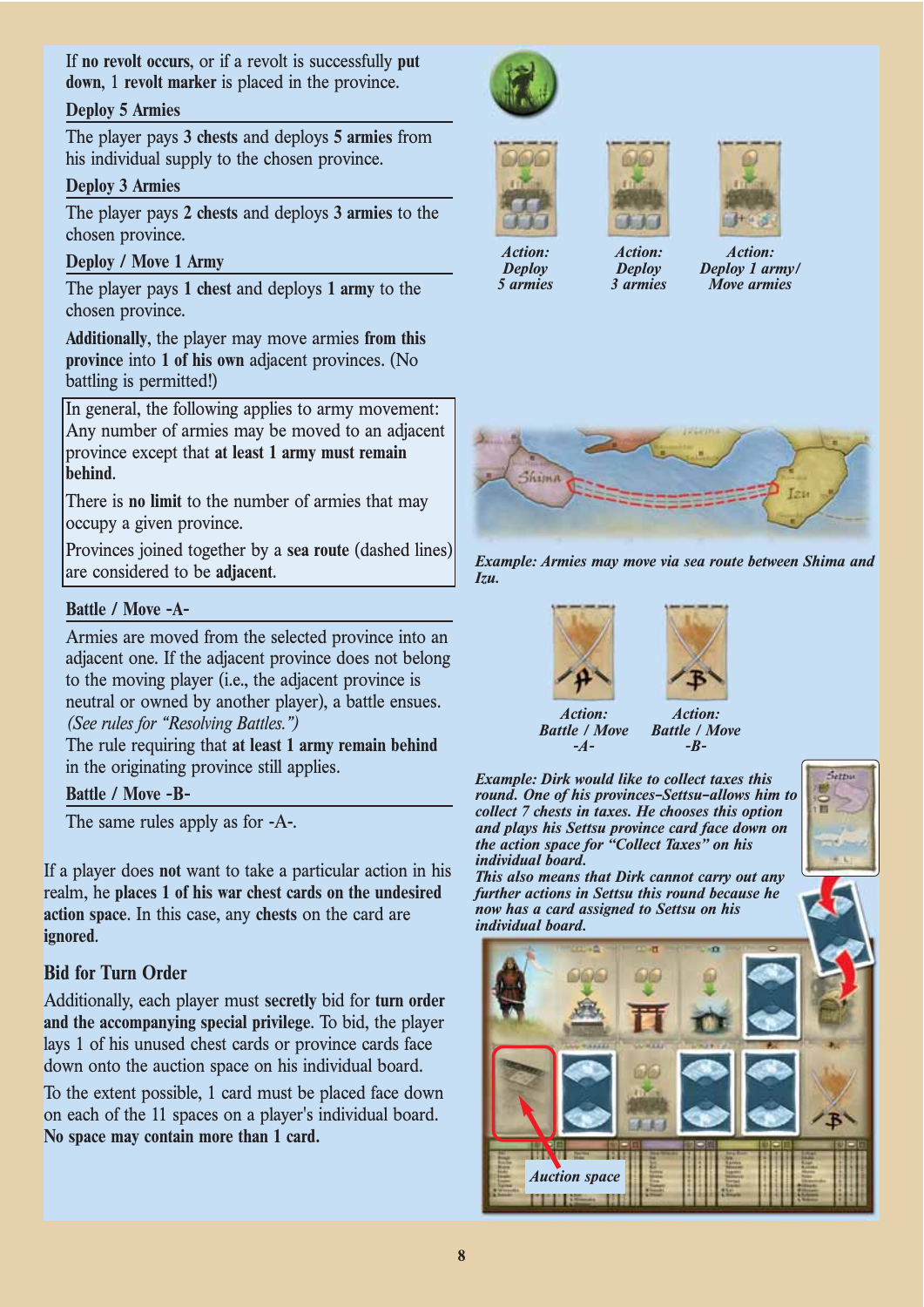# **Determine Events**

The face up event cards are shuffled (there will be 2, 3, or 4, depending on which round is in progress). One is then drawn and placed face up on the event space on the game board. The card depicts the event that applies in this round to alter certain actions for all players.

The remaining event cards are laid out face up next to the game board.

# **Determine Turn Order**

The players reveal their bids (the cards on their auction spaces) and pay the amounts shown to the bank. If a player bids with a province card, he pays nothing.

In order of their respective bids (with the high bidder going first), each player establishes his position in the turn order by taking 1 of the **special cards** and **replacing** it with his own **Daimyo card**. When all have finished, any remaining special cards are set aside for this round.

Players who **bid a province card** choose **before** those who played **chest cards with 0 chests.**

**Only then** do players who **did not bid a card** make their selections. *(This can only occur when a player does not have enough province cards.)*

If more than 1 player **makes the same bid,** the tied players shuffle their Daimyo cards and turn them up 1 at a time, thereby establishing the order in which they make their selections.

The positions of the Daimyo cards on the game board indicate player turn order. (In games with 3 or 4 players, empty spaces are ignored.)

# **Carry Out Actions**

Actions are executed in the order in which the action cards are lined up below the game board.

Each action is executed by **all players in turn order before** the next action is carried out.

**All players who can carry out an action must do so.** If a player ends up being **unable** to take a particular action or is only able to take **part** of the action, then he **skips the action entirely in this round.**

When all players have taken an action, the next face down action card is revealed.

The round ends when all 10 actions have been taken. Each player takes back his Daimyo card and turns in his special card. The event card from this round is now removed from play.

The action cards are reshuffled, and the next round begins.





*(The event cards are fully explained in the Supplement.)*

*Note: The advantage of bidding with a province card is that no money must be paid for the bid even though the player still gets to go ahead of others who played a 0-value chest card. The disadvantage, however, is that opposing players will now realize that the player will not be able to carry out an action in this province in the current round.*



*from space 1, he becomes start player for this round.*



*Example for 3 players: The turn order for this round is red, then blue, then black.*

*Note: players reveal their province cards in the actions when it is their turn to execute their action.*

*Players remove their province cards from their individual board only after all 10 actions have been taken by all players. Exeption: when a player loses a province in a battle, he immediately removes it from his board an gives it to the player who took it in the battle.*



*When all players have carried out an action, the corresponding action card is set aside, and the next face down action card in line is turned face up.*

*Note: After the fall round, the Daimyo cards are left in place until the end of the winter round so that the same turn order is maintained in winter.*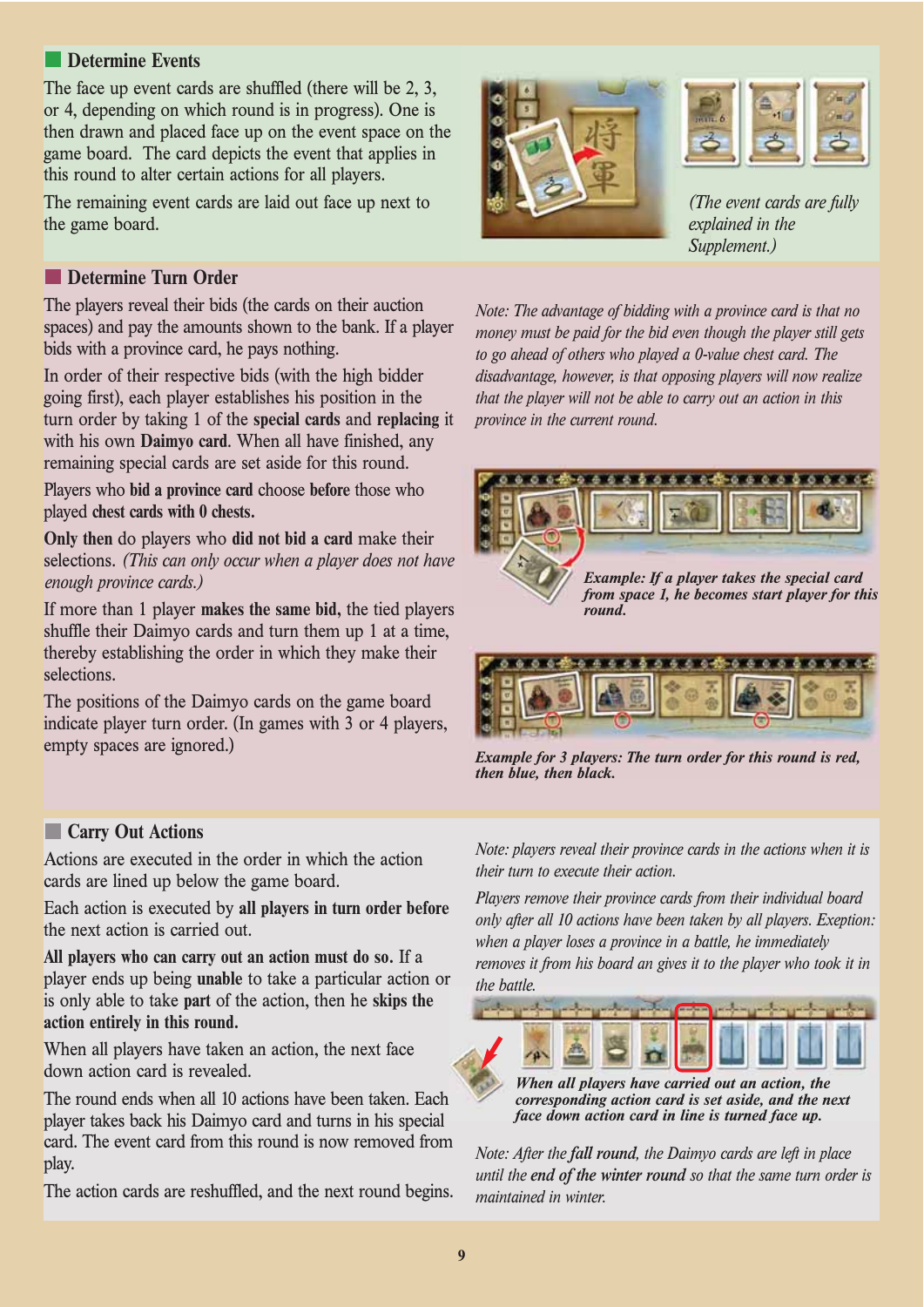If, however, the round that was just completed was the fall round, then the winter round takes place.

# **Winter Round**

In this round, players must supply their provinces with rice or face the threat of revolt. Additionally, scoring occurs.

# **• Supplying Provinces with Rice**

Now, each player's **stores of rice** sustain **losses**. The remaining **fourth event card** shows how many units of rice each player must give up. Player rice markers are moved down accordingly on the provision track.

Now, each player must possess **1 unit of rice for each of his provinces**. If a player does **not** have provisions for **each** of his provinces, then 1 or more **revolts** takes place in his realm. *(See rules for "Resolving Battles" on page 11)*

# **• Revolts**

The provisions table on the game board determines the number of provinces experiencing revolts, as well as the strength of the revolts.

*(see also the table shown here)* 

The besieged player's left neighbor draws randomly from that player's hand a number of province cards *(not chest cards!)* equal to the **number of provinces experiencing revolts.** These are the provinces in which revolts now occur *(see rules for "Resolving Battles" on page 11)*. If a player faces more than 1 revolt, he chooses the order in which they occur.

#### **• Scoring**

The players now earn victory points for their provinces and buildings as well as for having the majority of a building type in a region:

| For each of a player's provinces–1 victory point (VP.) |  |
|--------------------------------------------------------|--|
|                                                        |  |
|                                                        |  |
|                                                        |  |
|                                                        |  |

\* If 2 or more players tie, each of the tied players receives the full number of victory points **minus 1.**

Players move their victory point markers forward a space on the victory point track for each victory point they earn.

After the first 4 rounds, **4 new event cards** are revealed, all **rice markers** are reset to **0**, and all **revolt markers are removed** from the provinces.

Four more rounds follow (spring, summer, fall, and winter), ending again in winter with the second and final scoring round.





*Example: This winter, all players lose 3 units of rice.*

*Note: If multiple players face revolts this winter, the revolts are resolved in the turn order of the preceding fall round.*

| $3 - 4$ |  |   |  |
|---------|--|---|--|
| $5 - 6$ |  |   |  |
|         |  | 3 |  |

*Example: Dirk controls 9 provinces, but only has 6 units of rice available to him this winter. This means he will have 3 unsupplied provinces (left-hand column of the table). Consequently, revolts will occur in 2 of his provinces (middle column). Dirk's left neighbor randomly draws 2 province cards from Dirk's hand.*

*Revolts occur in these 2 provinces. In each such province, Dirk must remove his armies and place them into the tower along with 1 farmer for each revolt marker in the province and, in this particular case, 2 additional farmers (right-hand column of the table).*

*After 4 rounds: reveal 4 new event cards, remove all revolt markers, reset rice markers.*





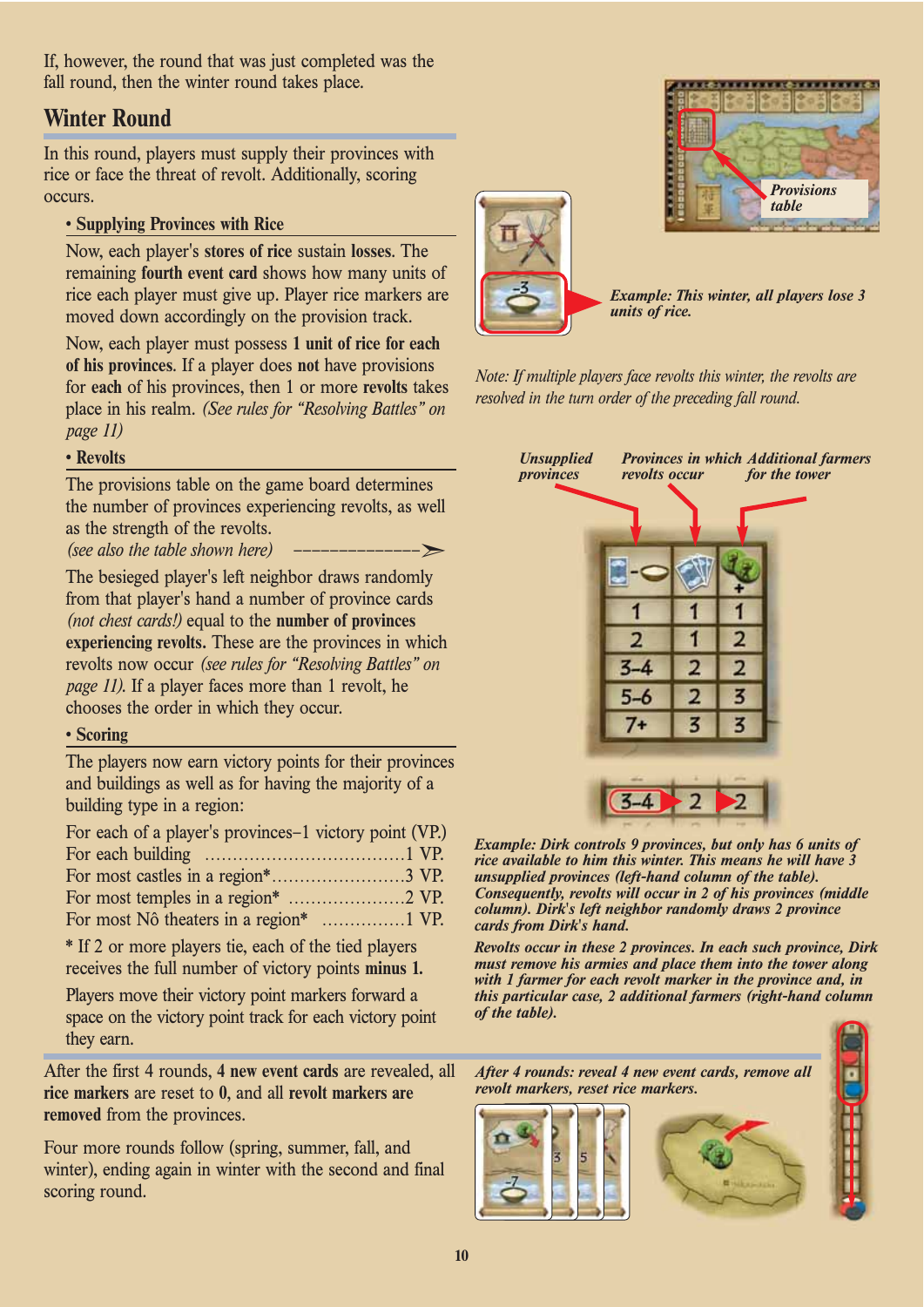# **Resolving Battles**

# **General Rules for the Battle Tower**

All battles are fought with the aid of the battle tower. A player takes **all participating armies** (colored cubes of the attacker and defender) and throws them into the tower together with **all cubes lying in the tower tray** at the start of the battle. In the process, some of these cubes will remain in the tower, and some that were already inside the tower will fall out into the tray, thus producing a chance result.

The tower must never be intentionally emptied (only at the end of the game!). Any cubes that fall out accidentally during the game should be left lying in the tower tray. These cubes should be thrown back into the tower at the time of the next battle.

# **When Do Battles Take Place?**

Battles take place in the following situations:

- **Player versus Player**  A player moves his armies into another player's province (i.e., a province already containing another player's armies).
- **Player versus Neutral Province**  A player moves his armies into a province that does not contain any armies (such a province belongs to no one and is considered neutral).
- **Farmers Rise Up Against a Player (Revolt)**  A **revolt** in a player's province can result from either of 2 occurrences:
	- **Rice / Tax Collection –** A player collects rice or taxes from a province **already containing at least 1 revolt marker;**
	- **Winter Shortages –** A player is **unable to supply rice** to all of his provinces in winter.

# **Participants in Battle**

# **Player versus Player or Neutral Province**

The attacker always battles with all of the armies that he moved into the province.

The **defender** adds to this **all of his armies** from the contested province.

If the province is **neutral**, then **1 farmer army** from the general supply is thrown into the tower instead.

**Moreover**, as in other battles, **all armies in the tower tray** are also thrown into the tower.

# **Farmers Rise Up Against a Player (Revolt)**

The **player** is considered the **defender** and fights with **all of his armies** from the embattled province.



*Note: To attack a province, a player must have at least 2 armies in the province from which his armies depart: 1 to move into the battlefield province and 1 to leave behind.* 

#### *Note:*

*Farmer armies (green cubes) are never placed onto the game board.!*

*When farmer armies win a battle, they are removed from the tray and returned to the general supply.*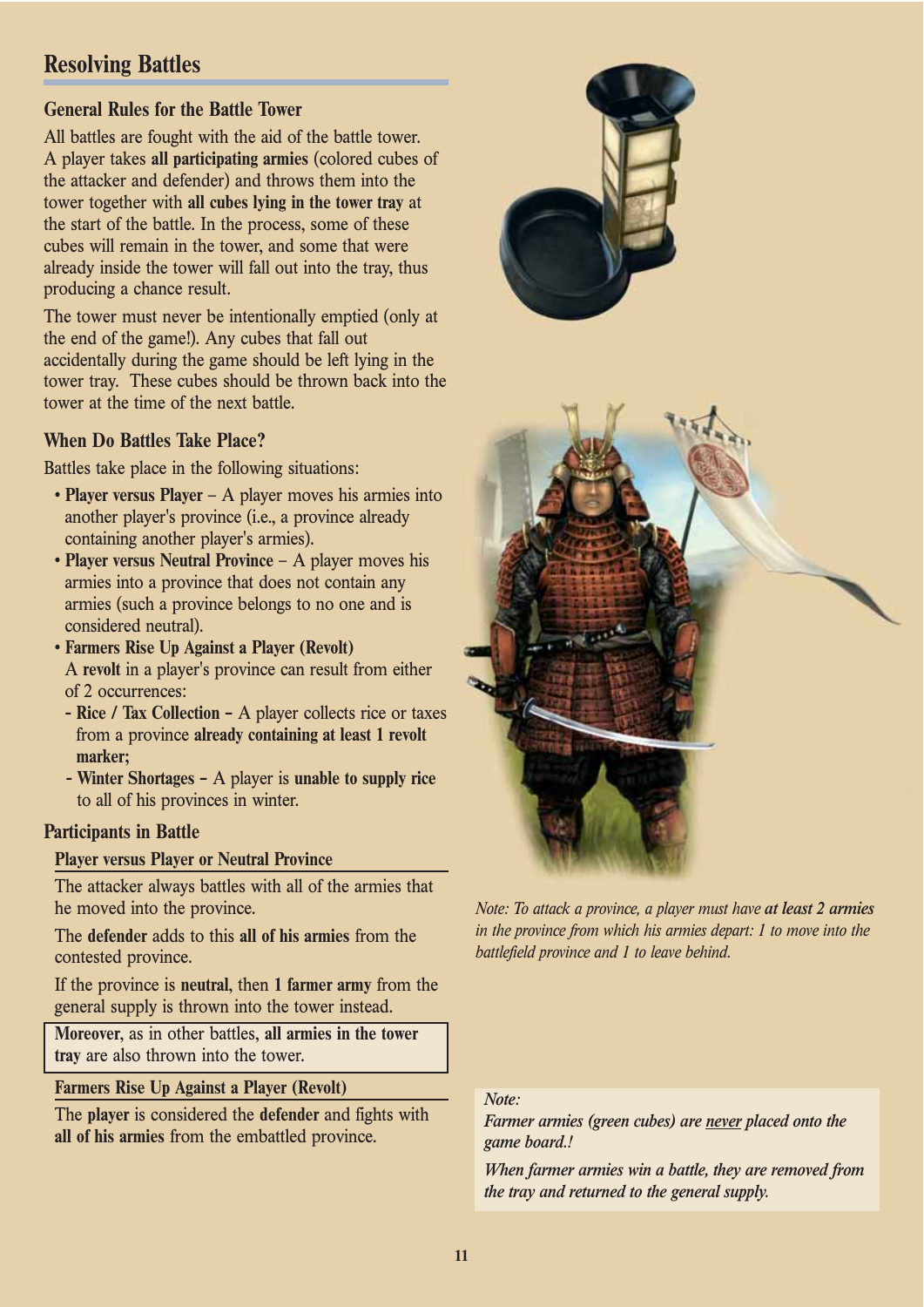Moreover, for each revolt marker in the province at the time of the uprising, 1 more farmer army from the general supply joins the battle.

## **Revolt in Winter**

If the revolt occurs during a winter round, additional farmer armies, as determined by the provisions table on the game board, also join the battle.

Again, as in other battles, **all armies** from the **tower tray** are thrown into the tower.

#### **Battle Results and Consequences**

To determine the outcome of the battle, players count up the number of attacking and defending armies that come out into the tower tray. T**he side with the most armies in the tray wins. Armies not participating in the battle are disregarded** and **remain** lying in the **tray**.

#### **Player versus Player or Neutral Province**

If there are **no revolt markers** in the defender's province, all **farmer armies** in the tower tray count **for the defender**. *(After a battle that includes farmers, all green cubes in the tray are returned to the farmer supply. If farmers are not involved in the battle, the green cubes remain in the tray.)*

**The side with fewer total armies in the tray is defeated**, and all armies that fought on that side are removed from the tray and returned to their respective supplies. The victor, despite the win, also loses as many armies as the defeated side and returns them to their supply as well. The remaining victorious armies are placed in the contested province. The province card is taken or kept by the victor (as the case may be). If a battle remains **undecided,** then **all** armies from **both**  participants are removed from the tower tray and returned to their supplies. **All buildings, armies, and revolt markers** are removed from the contested province. The province card is returned to the supply.

#### **Farmers Rise Up Against a Player (Revolt)**

If the farmers win or the battle is undecided, all participating armies are removed from the tray and returned to their respective supplies. All buildings and revolt markers are removed from the province. The province card is returned to the supply. If the player wins, he removes from the tray a number of his own armies equal to the number of defeated farmer armies, returning them to his individual supply. He then transfers his remaining armies from the tray into his province and returns the defeated farmer armies to their general supply.



*Example: Dirk collects taxes from Mikawa. There are already 2 revolt markers there. The farmers revolt. Dirk throws his 4 armies from Mikawa into the battle tower together with 2 farmer armies and all of the armies lying in the tower tray. If Dirk wins this battle, he will keep his province, and place an additional revolt marker in it.*



*Example: In winter, Arne is short by 2 rice units. His province of Kai is randomly selected for a revolt. A total of 3 farmer armies join the battle (2 as determined by the provisions table, plus another because of the revolt marker in the province).*



*Note: If the defender would otherwise win but only farmer armies come out into the tower tray, the battle is treated as undecided.*



*Example: The blue player moves 4 armies from Shinano to Kozuke, a province owned by the yellow player. A battle results. All attacking armies (4 blue) and all defending armies (3 yellow) are thrown together into the tower. Three blue armies, 1 yellow army, and 1 green (farmer) army fall out into the tray.*

*Because there are no revolt markers in Kozuke at the moment, the farmers side with the defending yellow player. Despite this, blue wins (3:2). The yellow army, the green army, and the 2 blue armies are returned to their respective* 

*supplies. The remaining victorious blue army is placed in Kozuke. The blue player receives the Kozuke province card from the yellow player.*



*Note: When a province changes owners, the matching province card must be surrendered immediately, even if it was lying on the previous owner's individual board.*

# **Game End**

The game ends after the second winter round with the final scoring. The player with the most victory points wins.

In case of a tie, the player with the greatest number of war chests wins.



© Copyright 2006 Queen Games, D-53842 Troisdorf, Germany • English Translation: Christine Biancheria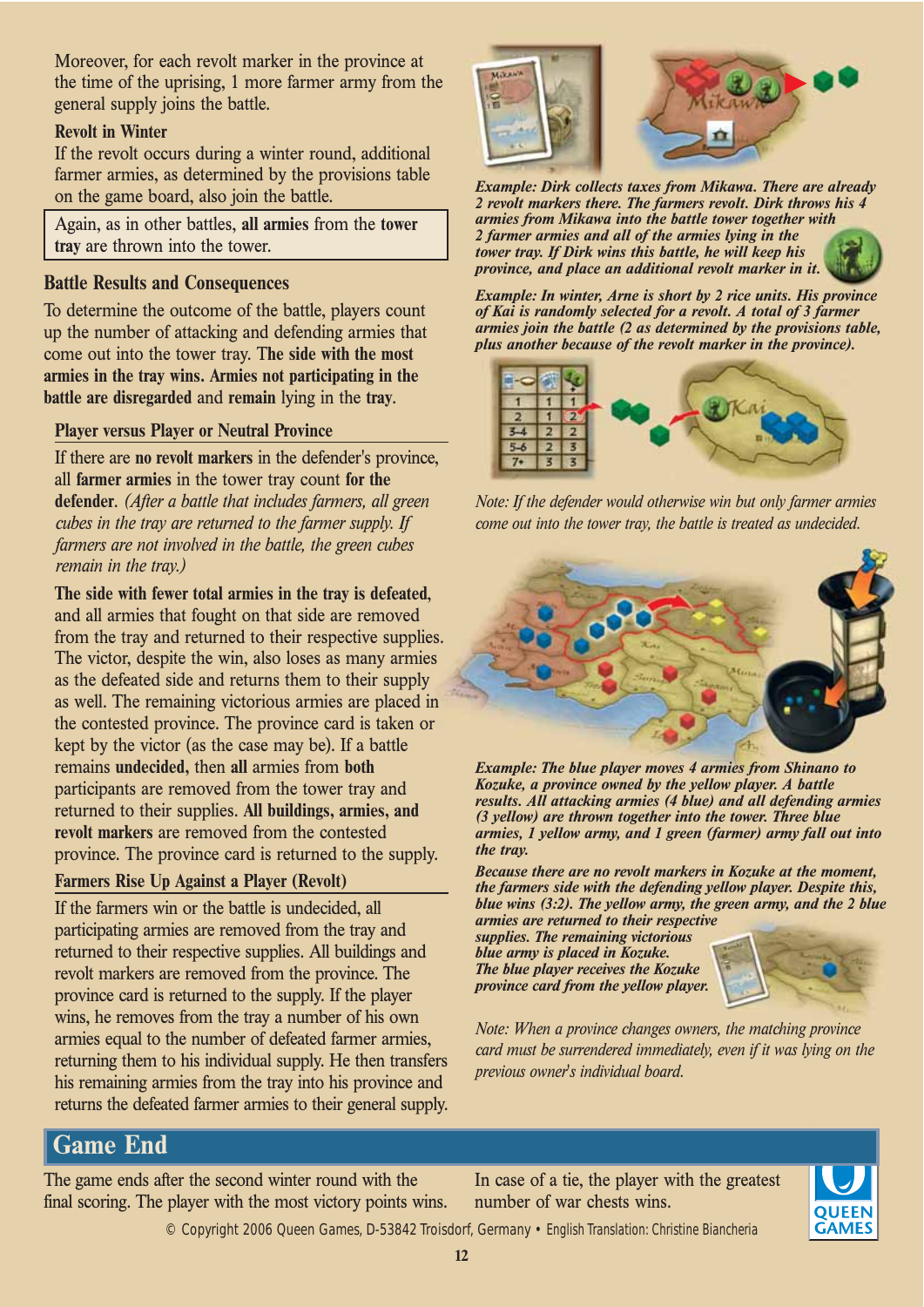# **Game Overview**

# **Preparation**

- **1. Sort Province Cards** (board side / 3 player)
- **2. Distribute Player Materials** Each takes:
	- Individual board, Daimyo card, and 62 armies
	- Chests: 18 with 3 players 15 with 4 players
		- 12 with 5 players
	- 1 set of war chest cards (0-4 chests)

#### **3a. Claim Starting Provinces**

- Assign army groups to 9 Provinces (3 players)
- Assign army groups to 8 Provinces (4 players)
- Assign army groups to 7 Provinces (5 players) *or*
- **3b. Distribute Provinces by Starting Setup** (see below)
- **4. Load Tower:** with 7 armies per player and 10 farmer armies (return cubes that fall out to supply)
- **5. Draw 4 Event Cards**

# **Round Overview**

#### **1. Spring**

- **Lay out action cards**
- Lay out special cards **I**
- Plan actions / Bid for turn order
- Determine events
- Determine turn order
- **Carry out actions**
- **2. Summer–** same as spring
- **3. Fall –** same as spring
- **4. Winter**
	- Rice losses / potential revolts
	- Award victory points
	- Remove revolt markers
	- Draw 4 new event cards
	- Reset rice markers to 0

 $P1$ 

**5. Year End / Game End After Year 2**

# **Predetermined Starting Setup**

*This starting setup applies to the sun side of the game board. We recommend that beginners use this side as well as this starting distribution of the provinces.*

*The tables list the provinces on the left and the number of armies to deploy in them on the right.*

**Starting Setup for 3 Players**

*Each player takes the corresponding province cards. (Remember to look for the game board symbol!)*

| $1$ layer $\pi$ |                | $1 \text{ layer}$ |                | $I$ layer $U$ |                |  |  |
|-----------------|----------------|-------------------|----------------|---------------|----------------|--|--|
| Province        | #Armies        | Province          | #Armies        | Province      | #Armies        |  |  |
| Suruga          | 5              | Yamato            | 5              | <b>Bizen</b>  | 5              |  |  |
| Mino            | 4              | Echizen           | 4              | Omi           | $\overline{4}$ |  |  |
| Tamba           | 4              | Shimotsuke        | 4              | Hida          | $\overline{4}$ |  |  |
| Musashi         | $\overline{3}$ | Shimosa           | 3              | Etchu         | $\overline{3}$ |  |  |
| Harima          | 3              | <b>Ise</b>        | 3              | Hoki          | $\overline{3}$ |  |  |
| Izu             | $\overline{2}$ | Hitachi           | $\overline{2}$ | <b>Bitchu</b> | $\overline{2}$ |  |  |
| Owari           | $\overline{2}$ | Awa-Shikoku       | $\overline{2}$ | <b>Bingo</b>  | $\overline{2}$ |  |  |
| Sagami          | $\overline{2}$ | Kaga              | $\overline{2}$ | <b>Settsu</b> | $\overline{2}$ |  |  |
| Tajima          | 2              | Kii               | 2              | Shinano       | $\overline{2}$ |  |  |

 $P$ 

 $\mathbf{D}$ layer C

|               |              |                | Player A        |                | <b>Player B</b> |                | Player C      |                | <b>Player D</b> |                                            |
|---------------|--------------|----------------|-----------------|----------------|-----------------|----------------|---------------|----------------|-----------------|--------------------------------------------|
|               |              |                | Province        | #Armies        | Province        | #Armies        | Province      | #Armies        | Province        | #Armies                                    |
|               |              |                | Yamato          | 5 <sup>1</sup> | Kozuke          | 5              | Mimasaka      | 5 <sup>5</sup> | Kai             | 5                                          |
|               |              |                | Awa-Shikoku 4   |                | Hida            | $\overline{4}$ | <b>Wakasa</b> | $\overline{4}$ | Musashi         | $\overline{4}$                             |
|               |              |                | Kaga            | 4              | <b>Ise</b>      | $\overline{4}$ | Awa-Boso      | $\overline{4}$ | Mino            | $\overline{4}$                             |
|               |              |                | Omi             | $\overline{3}$ | Echizen         | 3              | Harima        | 3              | Mikawa          | $\overline{3}$                             |
|               |              |                | Tamba           | 3              | Shinano         | 3              | <b>Bitchu</b> | 3              | <b>Bingo</b>    | $\overline{\mathbf{3}}$                    |
|               |              |                | Kii             | $\overline{2}$ | Etchu           | $\overline{2}$ | Hoki          | $\overline{2}$ | Aki             | $\begin{array}{c} 2 \\ 2 \\ 2 \end{array}$ |
|               |              |                | <b>Settsu</b>   | $\overline{2}$ | Shimotsuke      | $\overline{2}$ | Tajima        | $\overline{2}$ | Totomi          |                                            |
|               |              | for 4 Players  | <b>Noto</b>     | $\overline{2}$ | Shima           | $\overline{2}$ | Kazusa        | 2 <sup>2</sup> | Sagami          |                                            |
|               |              |                |                 |                |                 |                |               |                |                 |                                            |
|               | Player A     |                | <b>Player B</b> |                | Player C        |                | Player D      |                | <b>Player E</b> |                                            |
|               | Province     | #Armies        | Province        | #Armies        | Province        | #Armies        | Province      | #Armies        | Province        | #Armies                                    |
|               | Sagami       | 5 <sup>1</sup> | Shimotsuke      |                | 5 Mino          |                | 5 Hoki        | 5              | Yamato          | 5                                          |
|               | Mimasaka     | 4              | Echizen         | 4              | Hida            | 4              | Shinano       | $\overline{4}$ | Kaga            | $\overline{4}$                             |
|               | Harima       | 4              | Tamba           | 4              | Iyo             | 4              | <b>Bingo</b>  | 4              | Kii             | $\overline{4}$                             |
|               | Kazusa       | $\overline{3}$ | Shimosa         | $\overline{3}$ | Owari           | $\overline{3}$ | Echigo        | $\overline{3}$ | Shima           | $\overline{\mathbf{3}}$                    |
|               | <i>lzu</i>   | $\overline{3}$ | Kozuke          | $\overline{3}$ | Totomi          | $\overline{3}$ | Aki           | $\overline{3}$ | Omi             | $\overline{3}$                             |
|               | Awa-Boso     | $\overline{2}$ | Hitachi         |                | <b>Mikawa</b>   | $\overline{2}$ | Izumo         | $\overline{2}$ | <b>Ise</b>      | $\overline{c}$                             |
| for 5 Players | <b>Bizen</b> |                | Wakasa          |                | Tosa            | 2              | Etchu         | $\overline{2}$ | <b>Noto</b>     | $\overline{2}$                             |